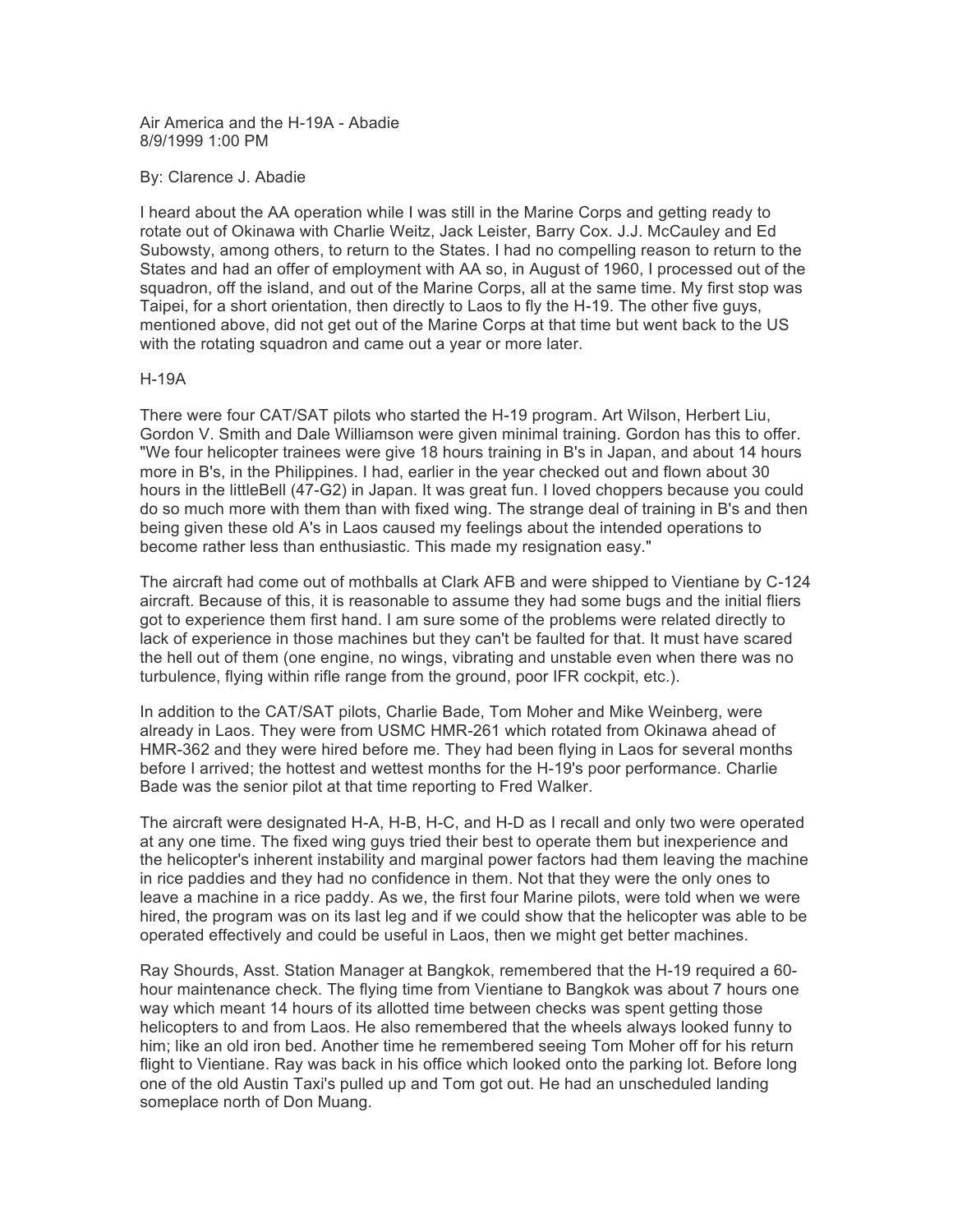G.V.Smith pointed out that it was Art Wilson who crash landed in May of 1960, close enough to walk, in his "shower shoes," to a main North-South road where he hitch-hiked back to base.

While flying the H-19A, following the road was a necessary safety factor. It increased the flight time form Bangkok to Vientiane, via Korat, or Bangkok to Korat then Ubon and Pakse, but we could always get help in case of an emergency. Korat and Ubon were refueling stops going east and Korat and Udom going north.

As it happened, the old H-19 was a good ship even though it was not really suitable for the altitudes and temperatures encountered in Laos. The A model was the original with a straight tail boom, a 900 hp engine and a very weak nose gear. I could only carry two bags (200 lb. Each) of rice with a full load and had to roll it off from most take off locations such as Attopeau

(L-10).

The political situation was unstable and civil war was the order of the day. It was not long after my arrival that Kong Le, a former ally (trained by our Special Forces in the U.S.) turned "neutralist," staged his coup de tat and the whole AA operation moved south to Bangkok. We operated out of there and would go to southern Laos for our week of work "in Country." A few mechanics were positioned in Pakse (L-11) to handle our daily maintenance needs and to support the fixed wing aircraft as well.

It was in the south, around Pakse, Attopeau and Saravne (L-44), that we worked the H-19 to good advantage and often flew payroll from Pakse and Savannakhet (L-39) to the troops as far east as the Vietnam border and south to Khong Island (L-07). On one of those flights I landed a Paymaster at an outpost due east of Thakhet (L-40) on the Ho Chi Minh Trail. It was just before that area was completely overrun. General Phoumi Novasan, the Royal Lao forces top man, was trying to hold that area and all southern outposts while also working to run Kong Le out of Vientiane. As the Royal Lao forces were successful in beating Kong Le's troops back toward Vientiane, we moved north with them.

On one occasion, Kong Le's troops were halfway between Paksane (L-35) and Thakhet, when the Royal Lao forces, aided by Thai Army troops with heavy guns, began the push. I carried a US Army Major, West Point Graduate, who was working directly with the Thai troops, up the Thai side of the Mekong River to see where Kong Le's troops were located so he could "spot" for the big guns. This particular time he had me land on the Thai side, just one tree line from theriver, in a rice paddy. I shut down and we began walking toward the river. All hell broke loose. The gunboats on the Lao side of the river started shooting recoilless rifles at the spot where they saw us disappear behind the trees. It was the dry season, December I think, and the rice husks were blown up into the air, by the rotor wash, pin pointing our location. Several rounds hit in the trees on the far side of the rice paddy just behind the helicopter. We ran for the helicopter and got it started. I knew they had us zeroed in and I knew that the gunboats had 50 caliber machine guns and if I lifted straight up they would have us in their sights. So, to put some confusion in the game, I hovered low, to the down river end of the rice paddy. I hovered there long enough to have the rice chaff blow up into the air above the trees. When one round came our way, and hit in a treetop to our left, I started a low hovering takeoff toward the north. The rice paddy was bordered on all four sides by tall trees. I stayed just off the ground, and left the chaff behind, and was able to gain flying speed before reaching the tree line on the north end.

At the last moment I pulled up to clear the trees and as we got to treetop level I could hear the 50 caliber machine guns vibrating the sides of the gunboats where they were mounted. I hadn't taken time to strap in or put on my helmet so I could hear that sound very clearly and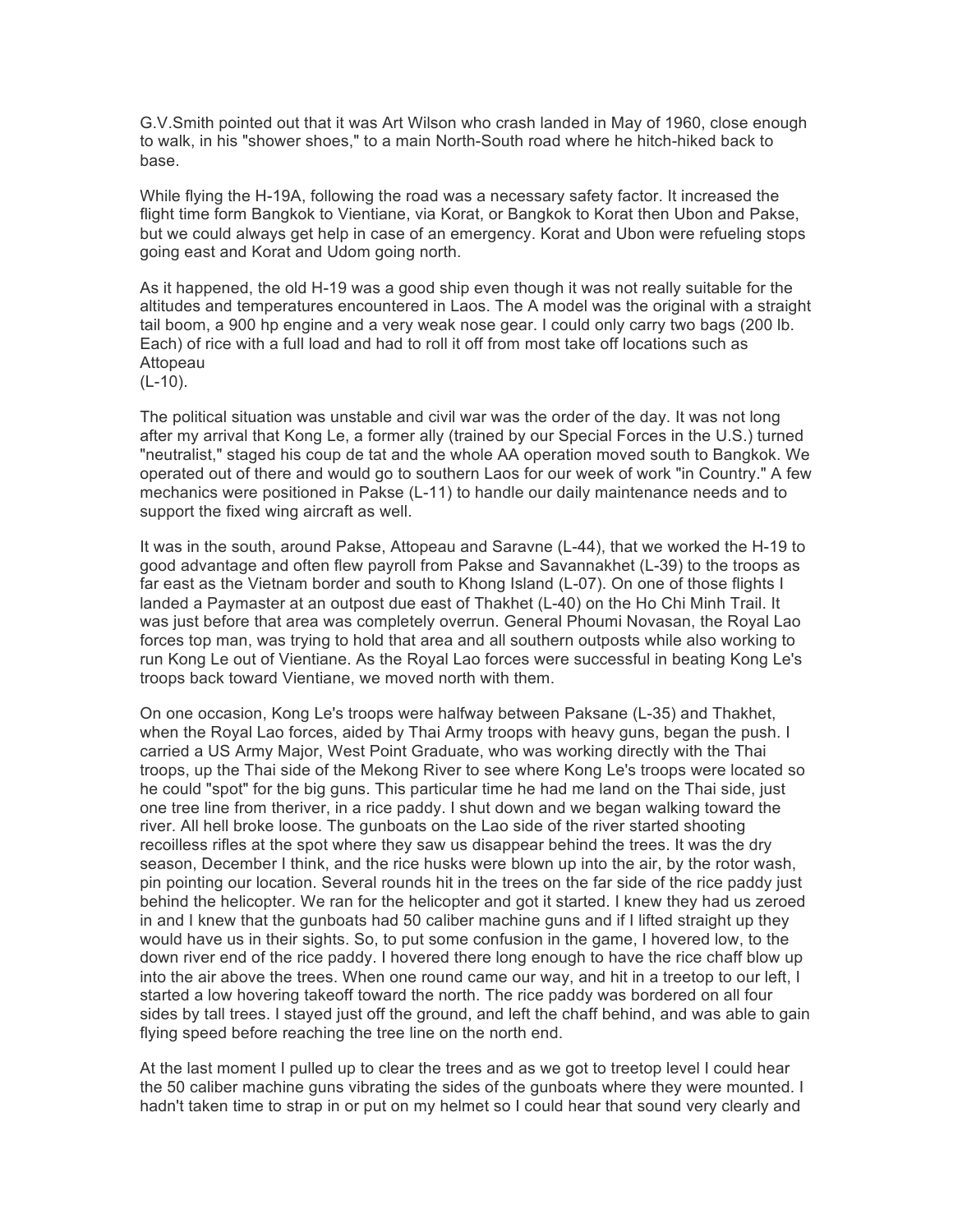won't forget it for a very long time. I knew it would not be long before they would swing the guns in our direction. Just on the other side of the tree line there was another rice paddy so I nosed the helicopter down and made it back near the ground and behind the trees before they could track us. I continued to gain speed to the end of that paddy and pulled up again. This time I turned west to go deeper into Thailand, away from the river, and just at treetop level which put us beyond reach of those guns. We continued to climb to about 1500 feet and turned south so we could still see the river but from a safe distance. We were on our way back to Thakhek when we saw a group of Royal Lao forces battling it out with more of Kong Le"s men from gunboats in the middle of the Mekong River. We could see splashes in the water but did not see any direct hits.

On yet another occasion, an in about the same location in Laos, I was sent to make a resupply run for the "Thai's. They had cleared a landing zone for me on the side of the road using a technique they learned from their US advisors. They did it with C-4. That usually left stumps and debris all around but that was not the problem this time. It seemed they had misjudged the approach path and left two tall trees standing too close to the LZ. There was just room to get through (since that was the "approach of choice" into the wind) by turning the helicopter on its side at 45 degrees and thereby reducing the effective width of the clearance needed to pass through while also sinking to the LZ at a steep angle. I managed to perform that maneuver OK, with the help of God, and made a controlled crash landing on the LZ.

The H-19 had difficulty hovering with a load and high-density altitude (temperature and humidity) conditions. The main gear was strong and took the shock well. Luckily, I didn't put undue forces on the nose gear.

As was often the case, I was alone since carrying a mechanic or even a full load of fuel meant limiting the cargo. I much preferred to refuel at the LZ for the return trip rather than leave cargo behind at home base. We did our own refueling with a hand pump from drums that were either carried in by truck or dropped by C-46 at the LZ's. We used a chamois to filter the fuel before it went into the tanks.

We followed the troops up the road as they pushed Kong Le's troops north toward Vientiane. I think it was mid December 1960 when the Royal Lao forces retook Vientiane and I flew General Phoumi from Paksane to the ThaDeua ferry landing. From there he went by jeep into Vientiane after his troops had retaken the city.

It was on my way back to Paksane, after leaving the General, that I lost a mag over Thailand. It was getting dark when I contacted Ron Sutphin over Savannakhet where he was testing a Helio, out of maintenance. He was at high altitude and talked with me on VHF. He stayed up while I limped into the airfield at Paksane where Bienvenido "Ben" Sabino, the flight mechanic, and I spent the night.

I tried to take Ben with me as often as possible and over the months I managed to give him some stick time. He got a US pilot's license in 1970.

There was a serious problem for me with the instrument panel warning lights in the H-19A. I was en route from Pakse to Bangkok via Ubon and Korat when, about 30 minutes out of Bangkok, I had an engine failure while descending through clouds and autorotated to a rice paddy dike. I had run the forward tank dry and didn't see the warning light. The instrument panel has a glare shield at the top which obstructs the pilots view if, his seat is fully up and, he's over 5 feet tall. No excuse, just the facts! This was not the first time I had a problem with the fuel warning lights. The H-19 has two fuel tanks and a warning light for each. Those lights are located on the instrument panel above the other instruments. Since I always flew